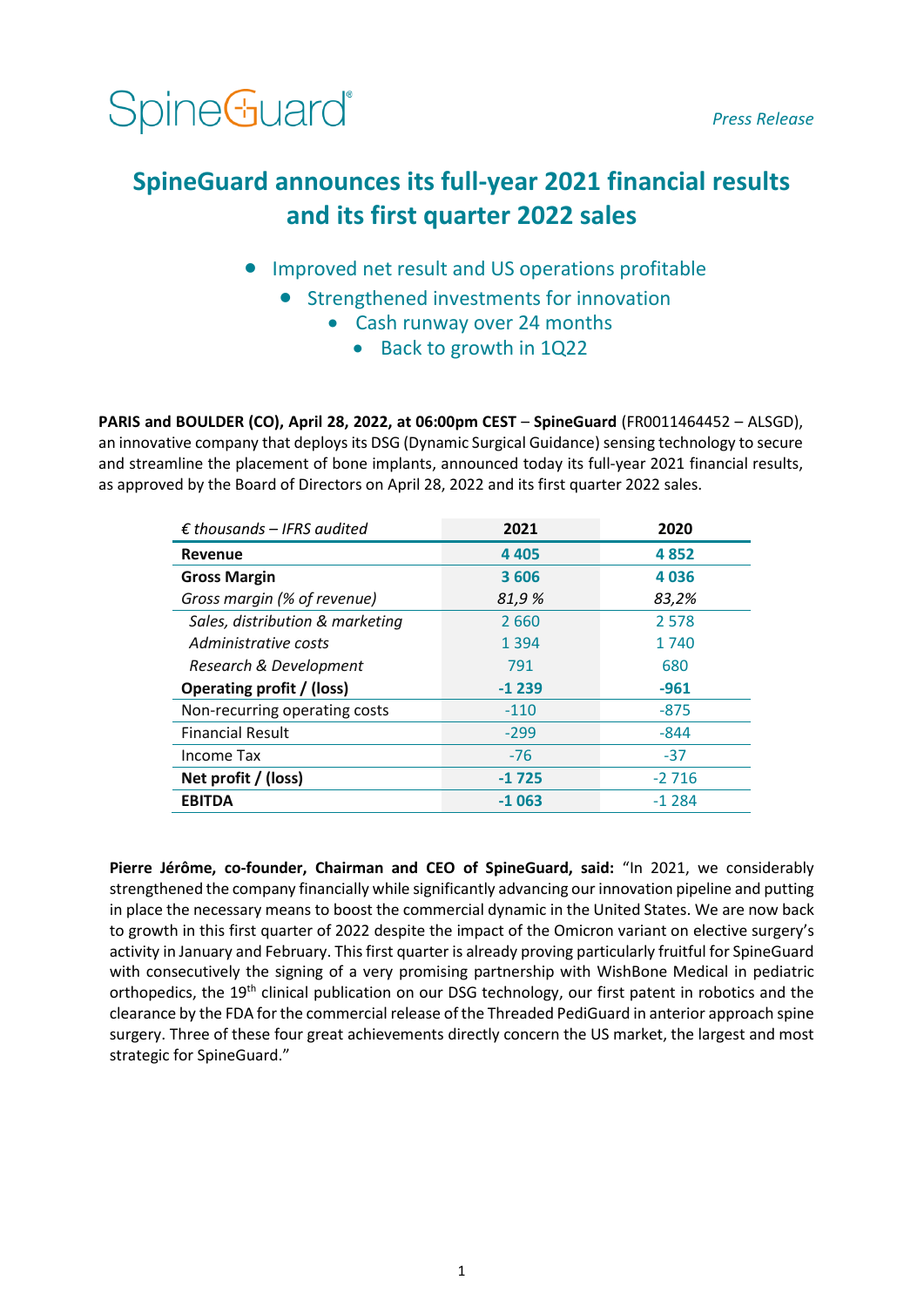## **Net operating result under control and increased investments for innovation**

The Company increased its investments for innovation and strengthened its commercial activity in the United States while maintaining strict discipline on expenses.

The Net Loss was reduced to  $\epsilon$  -1,725K vs.  $\epsilon$  -2,716K in 2020.

Gross margin decreased by 130 bps at 81.9% vs. 83.2% mainly due to the lower percentage of sales made in the United States where sales prices are higher than in the rest of the world. Sales prices remained stable in the United States while they increased in the rest of the world due to a significantly different country mix compared to 2020.

Operating expenses decreased by 3.1% or € 153K reflecting a rigorous control of operational expenses over the year in the still impacting context of the Covid-19 pandemic. Non-recurring operating costs are mainly related to the French "sauvegarde" and US Chapter 11 proceedings at € 110K vs. € 875K in 2020.

Working capital requirements were € -133K vs. € -176K in 2020.

Financial expenses were  $\epsilon$  -299K mainly corresponding to the interest charges of the venture loan with Norgine Venture, Harbert European Growth Capital and Bpifrance. There are € 44K of forex rate gains and € 179K of non-cash financial expenses, which have no impact on the cash and are related to the compliance with IFRS accounting principles on financing instruments.

## **Cash runway extended over 24 months**

At December 31, 2021, cash and cash equivalents were € 5.2M, plus the secured € 5.0M of convertible warrants (BSAR) secured with Nice & Green. As of March 31, 2022, cash and cash equivalents were € 4.3M. With the balance of the equity line of € 5.0M, SpineGuard's cash runway stands at over 24 months.

In addition, should 100% of the Warrants be exercised, the free allocation of Redeemable Warrants set up in June 2021 may generate gross proceeds of € 5,370K and would extend by 24 month the cash runway.

### **Significant R&D advances**

### **Robotic application:**

In 2021, the collaborative work with the ISIR of Sorbonne University made solid progress with the implementation of a new platform of experimental equipment including a medical grade robotic arm, a programmable drilling set, as well as various equipment. This enabled specific 3<sup>rd</sup> generation programming for the automated detection of bone breaches and the performance of a large-scale invitro study which produced outstanding results: 100% success in 104 drillings with a submillimeter precision. In parallel, the Company took steps for its IP protection.

The European collaboration project Faros (Functional Accurate RObotic Surgery) continued, with tangible results expected in 2022, which will reinforce the value proposition of the DSG technology and bring differentiation to orthopedic robots.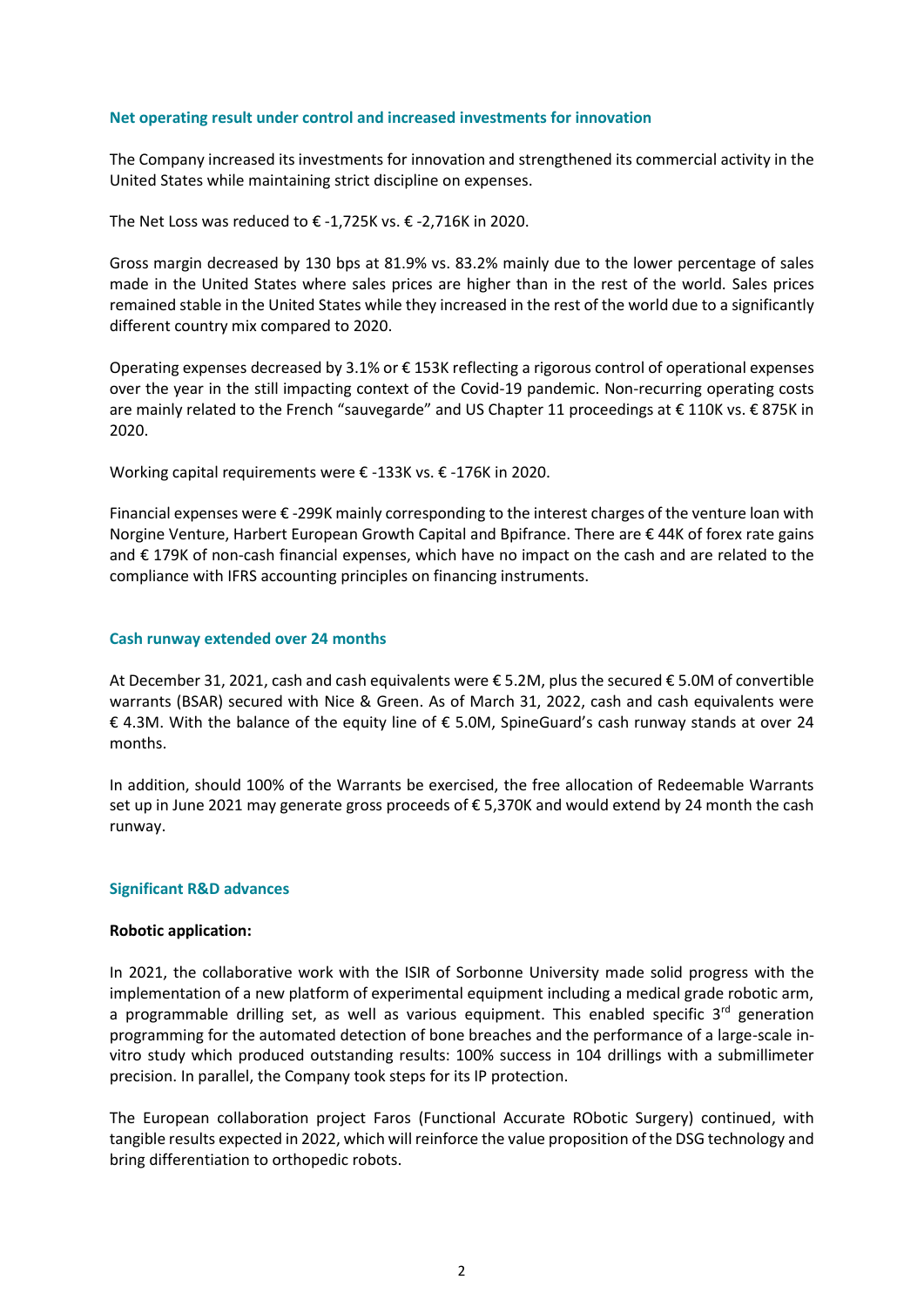## **Robotic DSG application to a smart drill:**

The company started in 2021 the development of a universal solution called "SUD" (Smart Universal Drill), aiming at enhancing orthopedic power drills currently used in hospitals. This device integrating the fruits of the robotic DSG program will allow for the detection of an impending bone breach to automatically stop the drilling thus preventing neurologic or vascular complications. It will be universal in the field of orthopedic surgery, in spine and beyond, because it will adapt to any drill in the market and to any surgical technique used by the surgeon: manual, navigated, or guided by a robotic arm.

# **Connectivity and signal visualization:**

The new generation of PediGuard "DSG Connect" products includes a Bluetooth-like transmitter as well as data visualization and processing software on a dedicated tablet. This new platform aims to facilitate the interpretation of the DSG signal by surgeons and to allow them to record data for followup and research purposes for the measurement of bone quality. Over a hundred surgeries were performed as part of the pre-launch in Europe, the United States and Brazil despite the constraints of the pandemic. The extremely encouraging feedback from the first users should allow a full commercial launch during the NASS (North American Spine Society) and the Eurospine in October of this year.

# **Bone Quality Measurement (BQM):**

In 2021, Sorbonne University finalized the collection of DSG data from the surgeries performed at the Trousseau Hospital of Paris to feed the algorithms of our robotics program and measure bone quality.

# **Dental implantology – worldwide license and collaboration with ConfiDent ABC, a subsidiary of Adin Group:**

The partnership with ConfiDent ABC (Adin Group) within the framework of the exclusive worldwide license agreement for DSG technology for dental implantology continues with the objective to launch a disruptive product in this field.

## **Strengthening of intellectual property:**

In 2021, the Company consolidated and extended its international patent portfolio with the following highlights:

- Obtention of the "Real Time" patent in Japan and the United States after the 2020 granting in China. These patents extend the protection of DSG technology until 2035 in geographies representing major markets in the sector,
- Multiple applications were filed in the field of robotics and dental,
- A total of 80 patents and applications, in 17 families as of today.

## **End of the French 'sauvegarde' and US Chapter 11 proceedings**

On March 24, 2021, the Commercial Court of Creteil ended the voluntary French 'sauvegarde' proceeding engaged by the Company. The U.S. court of Delaware did the same on August 24, 2021. The company is now executing the agreed plans.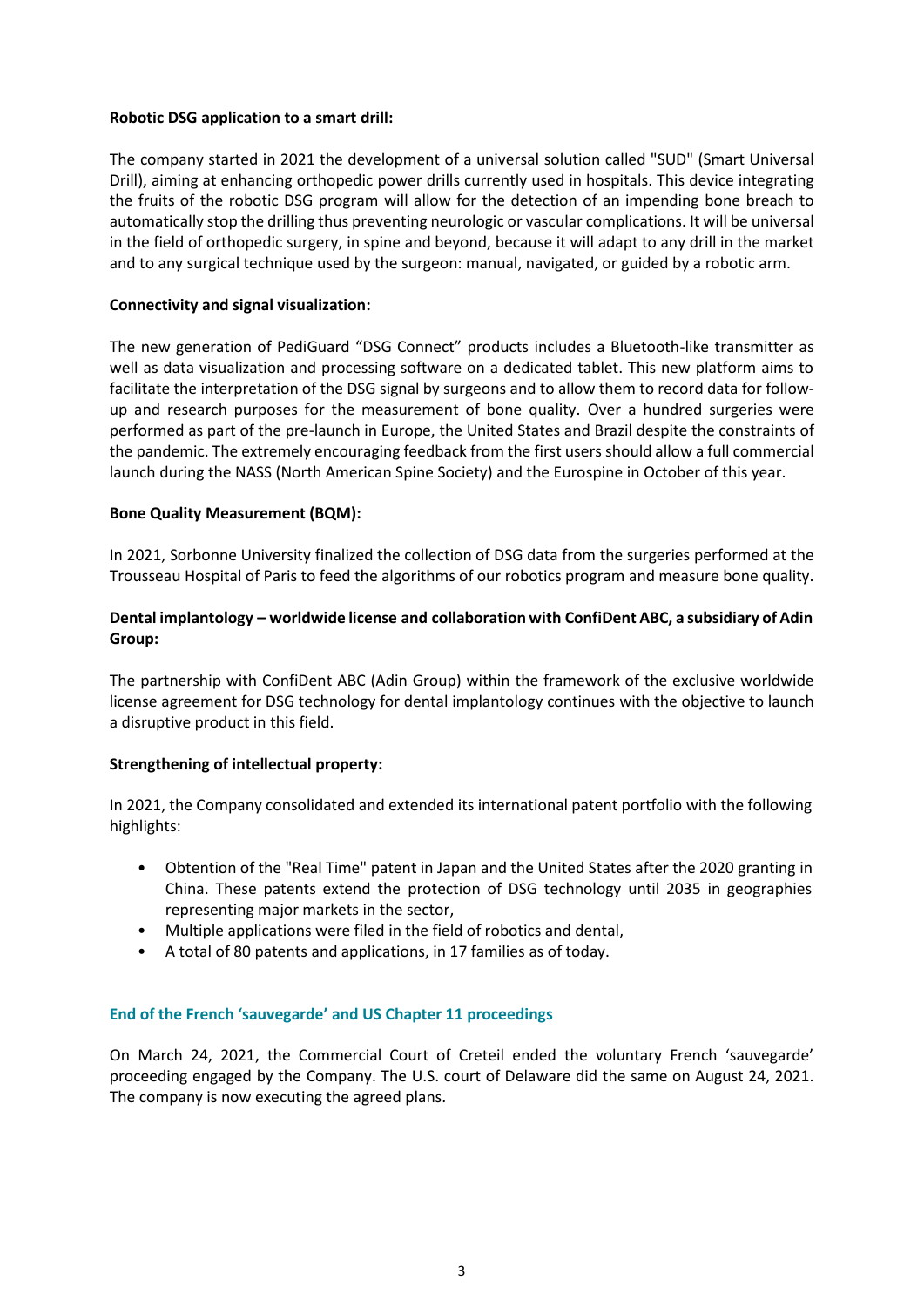#### **2022 First quarter revenue**

Global revenue in the first quarter of 2022 was € 1,131K vs. € 1,049K in Q1 2021 a 7.9% increase as reported in a context significantly impacted by the Omicron variant peaks of infection in January and February which forced many hospitals to defer elective surgeries particularly in the US and in Europe due to staff shortages and in order to face the new influx of Covid-19 patients.

SpineGuard sold 1,361 DSG units in the first quarter of 2022 vs. 1,360 units in Q1 2021 of which 569 units in the USA vs. 558 in 2021.

US revenue increased by 6% as reported (-2% cc) at € 739K vs. € 700K. Outside the USA, the positive dynamics initiated in the second half of 2020 continued, and revenue grew by 13% at € 392K vs. € 348K in the first quarter of 2021. This is the sixth consecutive quarter with double digit growth OUS.

#### **2022 Perspectives**

SpineGuard is focusing on the following priorities while investing selectively to remain close to breakeven:

- 1. Boost commercial activities with the launch of the DSG-Connect visual interface and the partnership with WishBone Medical
- 2. Deploy the DSG digital technology in the surgical robotic field
- 3. Develop a Smart Universal Drill (SUD) embedding the DSG AI
- 4. Support ConfiDent with the design and scale-up of the DSG dental applications
- 5. Sign new strategic partnerships

#### **Next events:**

General Meeting on June 8, 2022 2022 half-year revenue on July 12, 2022

#### **About SpineGuard®**

Founded in 2009 in France and the USA by Pierre Jérôme and Stéphane Bette, SpineGuard is an innovative company deploying its proprietary radiation-free real time sensing technology DSG® (Dynamic Surgical Guidance) to secure and streamline the placement of implants in the skeleton. SpineGuard designs, develops and markets medical devices that have been used in over 85,000 surgical procedures worldwide. Nineteen studies published in peer-reviewed scientific journals have demonstrated the multiple benefits DSG® offers to patients, surgeons, surgical staff and hospitals. Building on these strong fundamentals and several strategic partnerships, SpineGuard has expanded the scope of its DSG® technology in innovative applications such as the « smart » pedicle screw, the DSG Connect visualization and registration interface, dental implantology and surgical robotics. DSG® was co-invented by Maurice Bourlion, Ph.D., Ciaran Bolger, M.D., Ph.D., and Alain Vanquaethem, Biomedical Engineer. SpineGuard has engaged in multiple ESG initiatives.

For further information, visit [www.spineguard.com](http://www.spineguard.com/)

#### **Disclaimer**:

The SpineGuard securities may not be offered or sold in the United States as they have not been and will not be registered under the Securities Act or any United States state securities laws, and SpineGuard does not intend to make a public offer of its securities in the United States. This is an announcement and not a prospectus, and the information contained herein does and shall not constitute an offer to sell or the solicitation of an offer to buy, nor shall there be any sale of the securities referred to herein in the United States in which such offer, solicitation or sale would be unlawful prior to registration or exemption from registration.